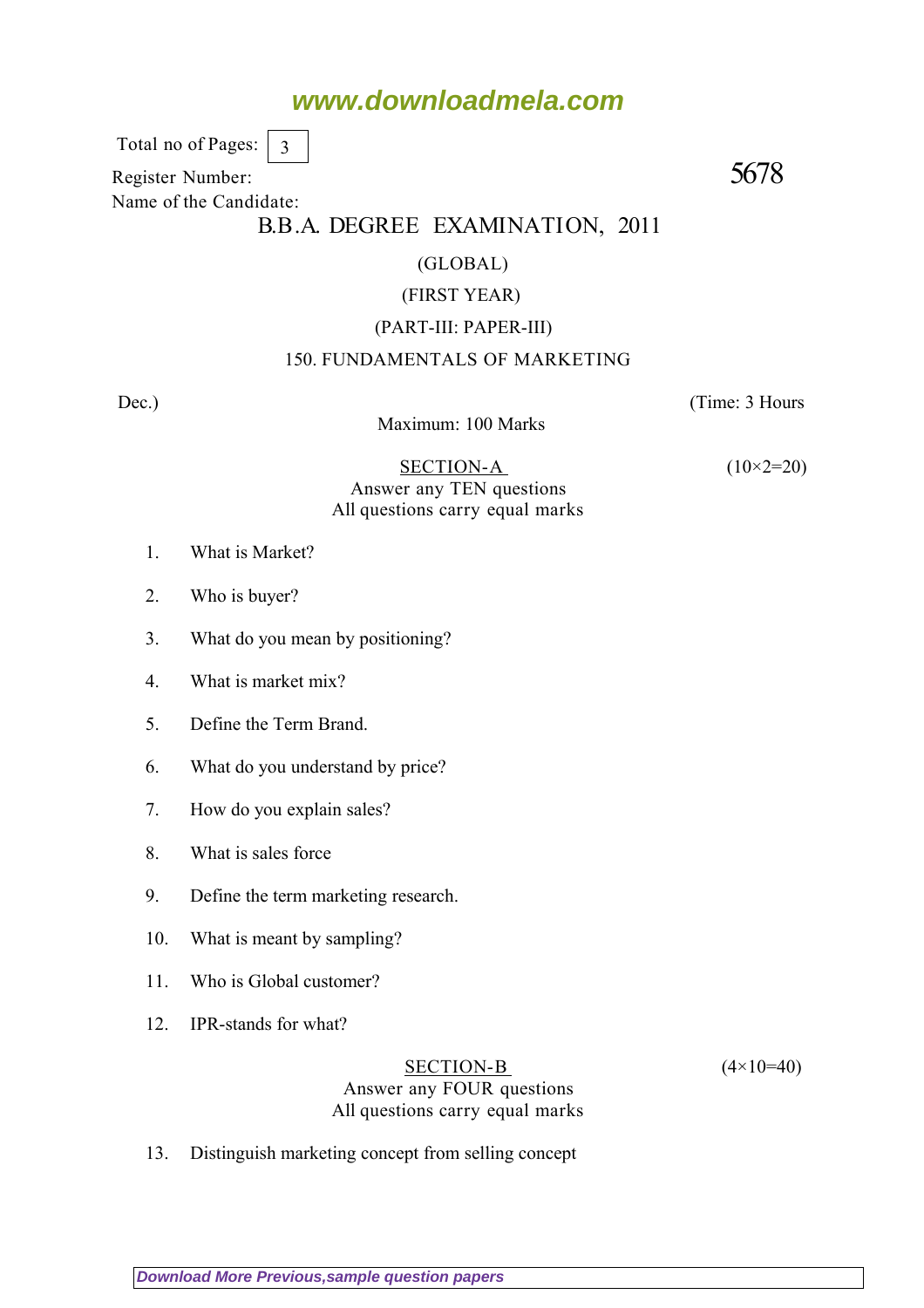# **www.downloadmela.com**

- 14. Explain about marketing environment.
- 15. Briefly explain about brand management.
- 16. Discuss the steps involved in sales management process.
- 17. Comment on the scope and importance of marketing management
- 18. Discuss the role of WTO in International marketing.

### SECTION-C  $(2 \times 20=40)$ Answer any TWO questions All questions carry equal marks

- 19. Discuss in detail about buyer and buying process
- 20. Critically examine the strategies and process of new product development
- 21. Explain the selection and Training process of a sales person.
- 22. Enumerate the evolution of WTO

### jkpHhf;fk;

### $gF$ jp- $m$  vitnnaD k; gj;J tpdhf;fSf;F tpil jUf (10*×2=20)* midj;J tpdhf;fSf;Fk; rk kjpg;bgz;fs;

- 1. re;ij vd;why; vd;d?
- 2. Efh;nthh; vd;gth; ahh;?
- 3. epiyg;gLj;Jjy; vd;why; vd;d?
- 4. re;ijapLjypd; fyit vd;why; vd;d?
- 5. tif-,yf;fzk; jUf
- 6. tpiy vd;why; vd;d?
- 7. tpw;gid-tpsf;Ff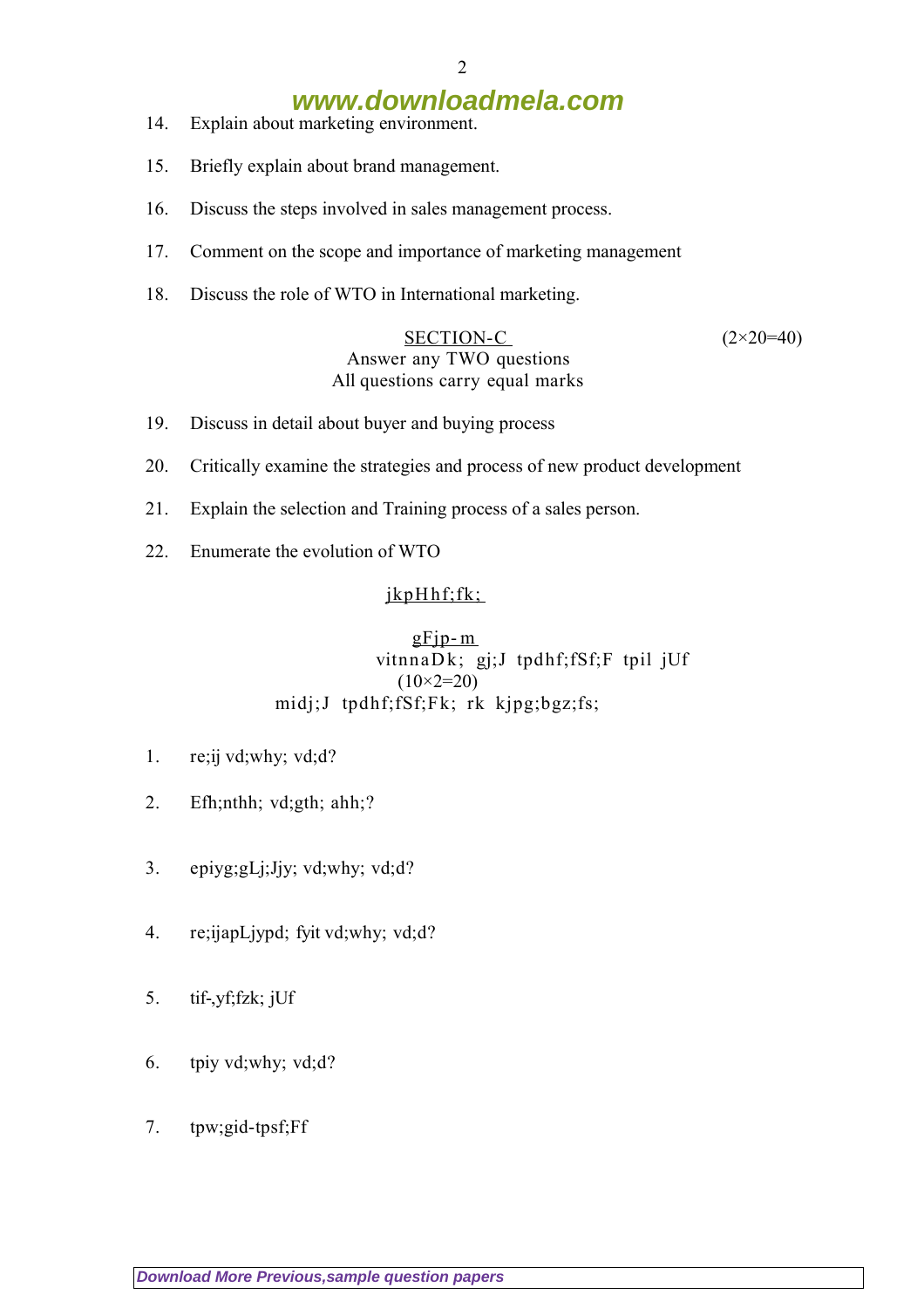# **www.downloadmela.com**

- 8. tpw;gid ce;jp vd;why; vd;d?
- 9. re;ij Muha;r;rp ,yf;fzk; jUf
- 10. khjphp vd;why; vd;d?
- 11. cyfyhtpa Efh;nthh; vd;gth; ahh;?
- 12. IPR-tphpthf;fk; vGJf

 $gF$ jp-M

(4*×10=40)* vitnaDk; ehd;F tpdhf;fSf;F tpilasp midj;J tpdhf;fSf;Fk; rk kjpg;bgz;fs;

- 13. re;ijapLjy; fUj;Jf;fisa[k;/ tpw;gid fUj;Jf;fisa[k; ntWgLj;Jf
- 14. tifg;ghl;L nkyhz;ikapid RUf;fkhf tpthp
- 15. re;ijapLjypd; NHy;fis tpsf;Ff
- 16. tpw;gid nkyhz;ik Kiwikapid tpsf;Ff
- 17. re;ij nkyhz;ikapd; nehf;fk;/ kw;Wk; Kf;fpaj;Jtk; gw;wp vGJf
- 18. cyfyhtpa re;ijapLjypd; cyf th;j;jf ikaj;jpd; g';fpid tpthpf;ft[k;

 $gFip-.$ 

### (2*×20=40)* vitnaDk; ,uz;L tpdhf;fSf;F tpilasp midj;J tpdhf;fSf;Fk; rk kjpg;bgz;fs;

- 19. Efh;nthh; kw;Wk; Efh;t[ Kiwik gw;wp tphpthf tpsf;Ff
- 20. a[f;jp Kiwikapd; g[jpa bghUs; Kd;ndw;wj;ij gw;wp tpsf;Ff